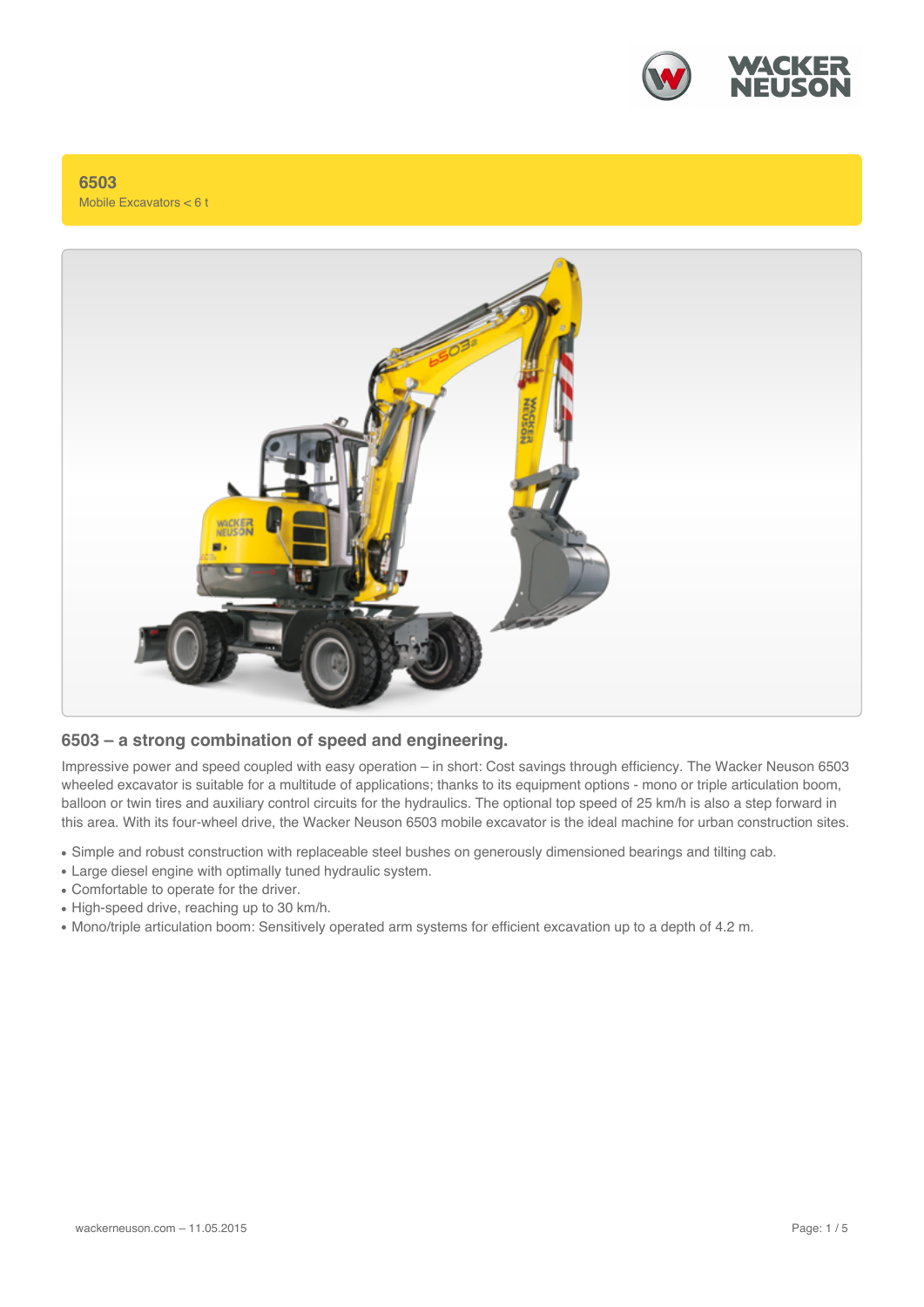

# **Technical specifications**

Operating data

| 6.035 kg                 |  |
|--------------------------|--|
| 6.305 kg                 |  |
| 29,08 kN                 |  |
| 4.402 daN                |  |
| 3.540 mm                 |  |
| 4.305 mm                 |  |
| 6.240 mm                 |  |
| 5,880 x 2,085 x 2,875 mm |  |
|                          |  |

### Engine / Motor

| Engine / Motor type            | 4TNV98-VNS           |
|--------------------------------|----------------------|
| Displacement                   | $3.318 \text{ cm}^3$ |
| RPM / speed                    | 2.100 rpm            |
| Engine performance acc. to ISO | 43.7 kW              |
| <b>Battery</b>                 | 88 Ah                |

### Hydraulic system

| Flow rate                                              | 186.5 l/min |
|--------------------------------------------------------|-------------|
| Operating pressure for working and traction hydraulics | 225 bar     |
| Operating pressure Slewing gear                        | 235 bar     |
| Hydraulic oil tank                                     | 80          |

#### Wheel set

| <b>Tires Standard</b>            | 300/15            |
|----------------------------------|-------------------|
| Turning radius                   | 5.300 mm          |
| Track width                      | 1.600 mm          |
| Ground clearance                 | 270 mm            |
| Travel speed 20 km/h model, max. | $20 \text{ km/h}$ |
| Travel speed 30 km/h model, max. | 30 km/h           |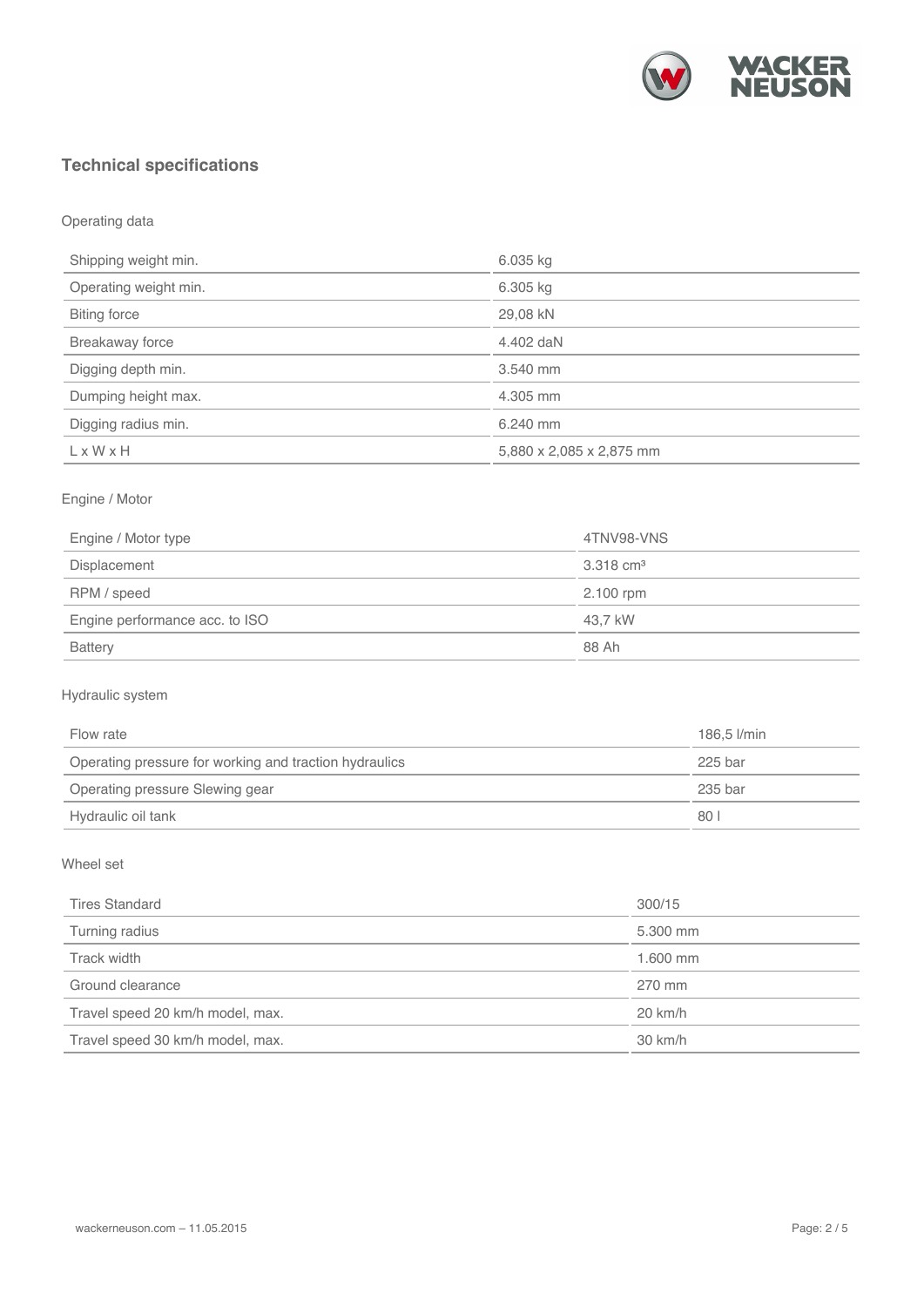

#### Dozer Blade

| Width                     | 1.965 mm |
|---------------------------|----------|
| Height                    | 400 mm   |
| Stroke above ground, max. | 490 mm   |
| Stroke below ground, max. | 285 mm   |

#### Sound level

Sound level (LwA) acc. to 2000/14/EC 98 dB(A)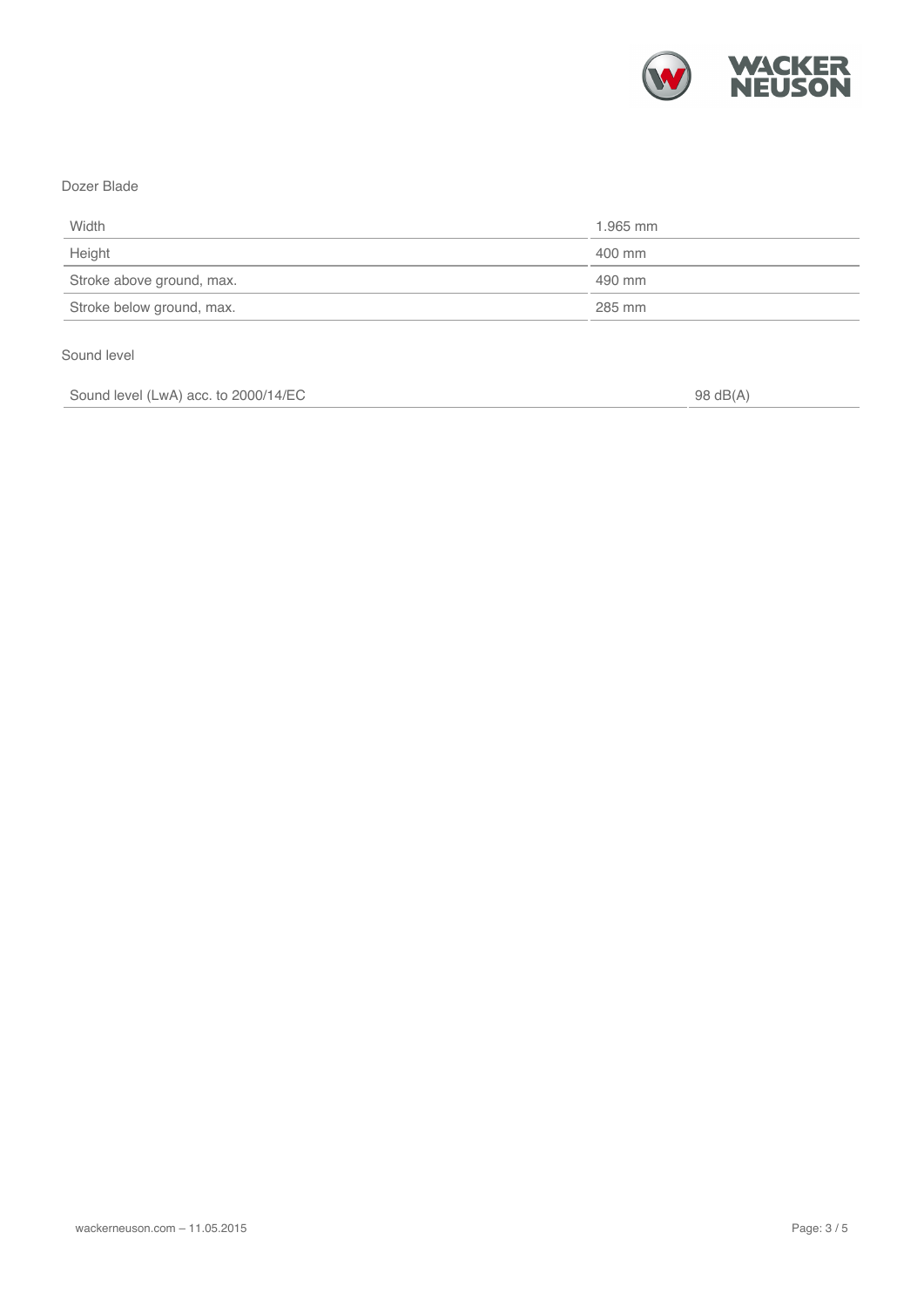

## **Dimensions**



| $\overline{A}$ | Height                                            | 2.900 mm |
|----------------|---------------------------------------------------|----------|
| D              | Digging depth Max. (short dipperstick)            | 3.515 mm |
| Ε              | Digging depth Max. (long dipperstick)             | 3.815 mm |
| F              | Insertion depth Max. vertical (short dipperstick) | 2.475 mm |
| G              | Insertion depth Max. vertical (long dipperstick)  | 2.750 mm |
| H              | Insertion height Max. (short dipperstick)         | 6.000 mm |
|                | Insertion height Max. (long dipperstick)          | 6.190 mm |
| J              | Dumping height Max. (short dipperstick)           | 4.330 mm |
| K              | Dumping height Max. (long dipperstick)            | 4.518 mm |
| $\mathbb N$    | Range Max., on the ground (short dipperstick)     | 6.240 mm |
| $\circ$        | Range Max., on the ground (long dipperstick)      | 6.525 mm |
| L              | Digging radius Max. (short dipperstick)           | 6.040 mm |
| M              | Digging radius Max. (long dipperstick)            | 6.340 mm |